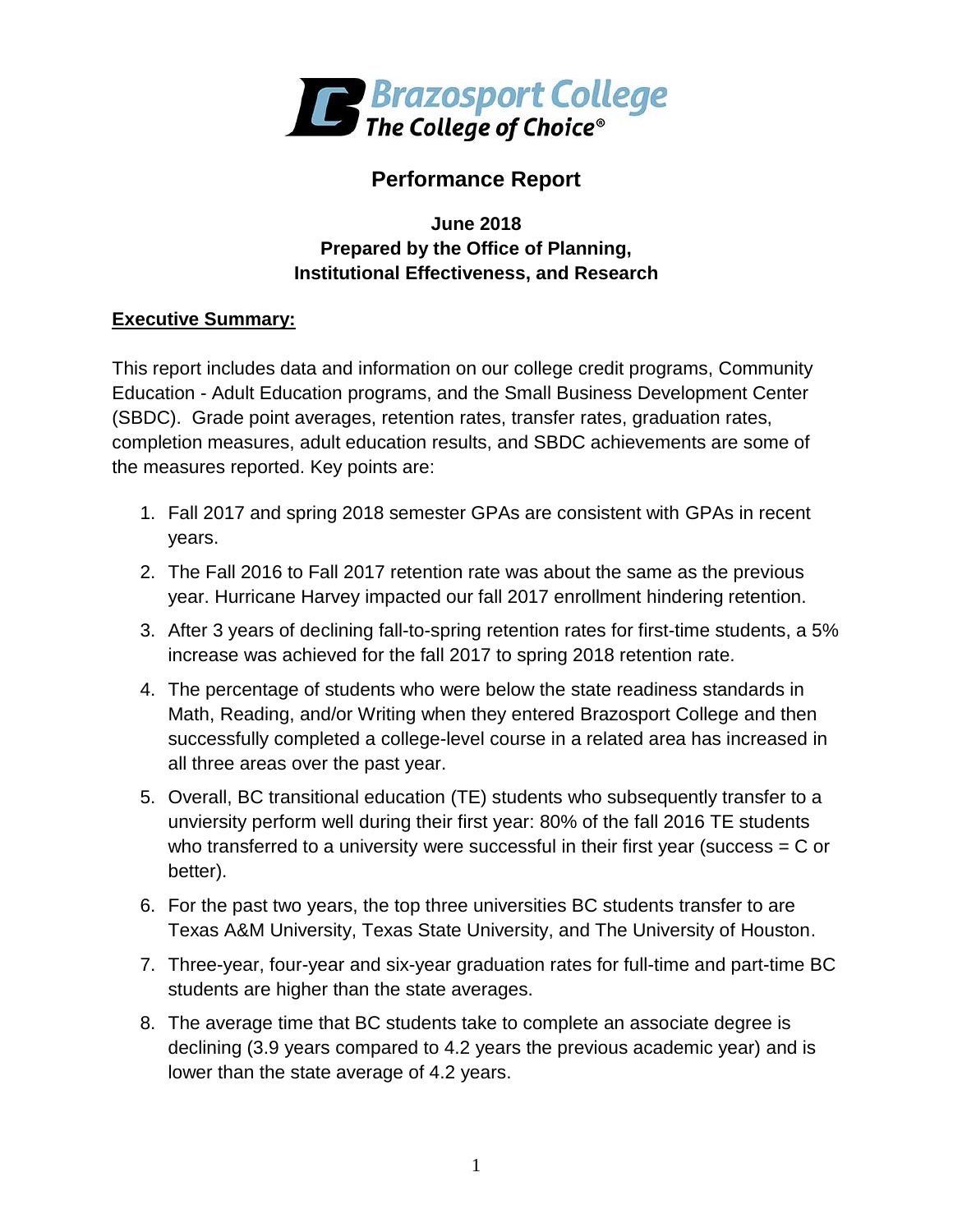- 9. About 65% of Community Education students who enrolled in programs for High School. Equivalency, Adult Basic Education, or ELS completed their programs, which is similar to previous years.
- 10.The SBDC served almost 300 clients representing 19 new business starts, 121 new jobs, and \$13M in investments. The number of new jobs and business starts was a bit lower than recent years, but the number of clients and the value of investments was a bit higher than recent years.

# **Grade Point Averages**

The following table shows term (not cumulative) grade point averages for the past five years by semester and general instructional area. There is some fluctuation in GPAs when disaggregated by instructional area, but grade point averages have remained fairly consistent over this period.

| <b>TERM Grade Point Averages</b> |                 |                                           |                                                                    |                                                      |  |
|----------------------------------|-----------------|-------------------------------------------|--------------------------------------------------------------------|------------------------------------------------------|--|
| Year                             | <b>Semester</b> | Academic<br><b>Grade Point</b><br>Average | <b>Workforce</b><br><b>Education</b><br><b>Grade Point Average</b> | <b>College-Wide</b><br><b>Grade Point</b><br>Average |  |
| 2013-14                          | Fall            | 2.59                                      | 3.10                                                               | 2.77                                                 |  |
|                                  | Spring          | 2.67                                      | 3.17                                                               | 2.85                                                 |  |
| 2014-15                          | Fall            | 2.57                                      | 3.13                                                               | 2.78                                                 |  |
|                                  | Spring          | 2.69                                      | 3.12                                                               | 2.85                                                 |  |
| 2015-16                          | Fall            | 2.70                                      | 3.11                                                               | 2.84                                                 |  |
|                                  | Spring          | 2.86                                      | 3.11                                                               | 2.95                                                 |  |
| 2016-17                          | Fall            | 2.73                                      | 3.08                                                               | 2.85                                                 |  |
|                                  | Spring          | 2.82                                      | 3.06                                                               | 2.90                                                 |  |
| 2017-18                          | Fall            | 2.76                                      | 3.06                                                               | 2.85                                                 |  |
|                                  | Spring          | 2.88                                      | 3.09                                                               | 2.94                                                 |  |

Source: Brazosport College Student Files

Note: Transitional education courses are not included in the GPA calculations.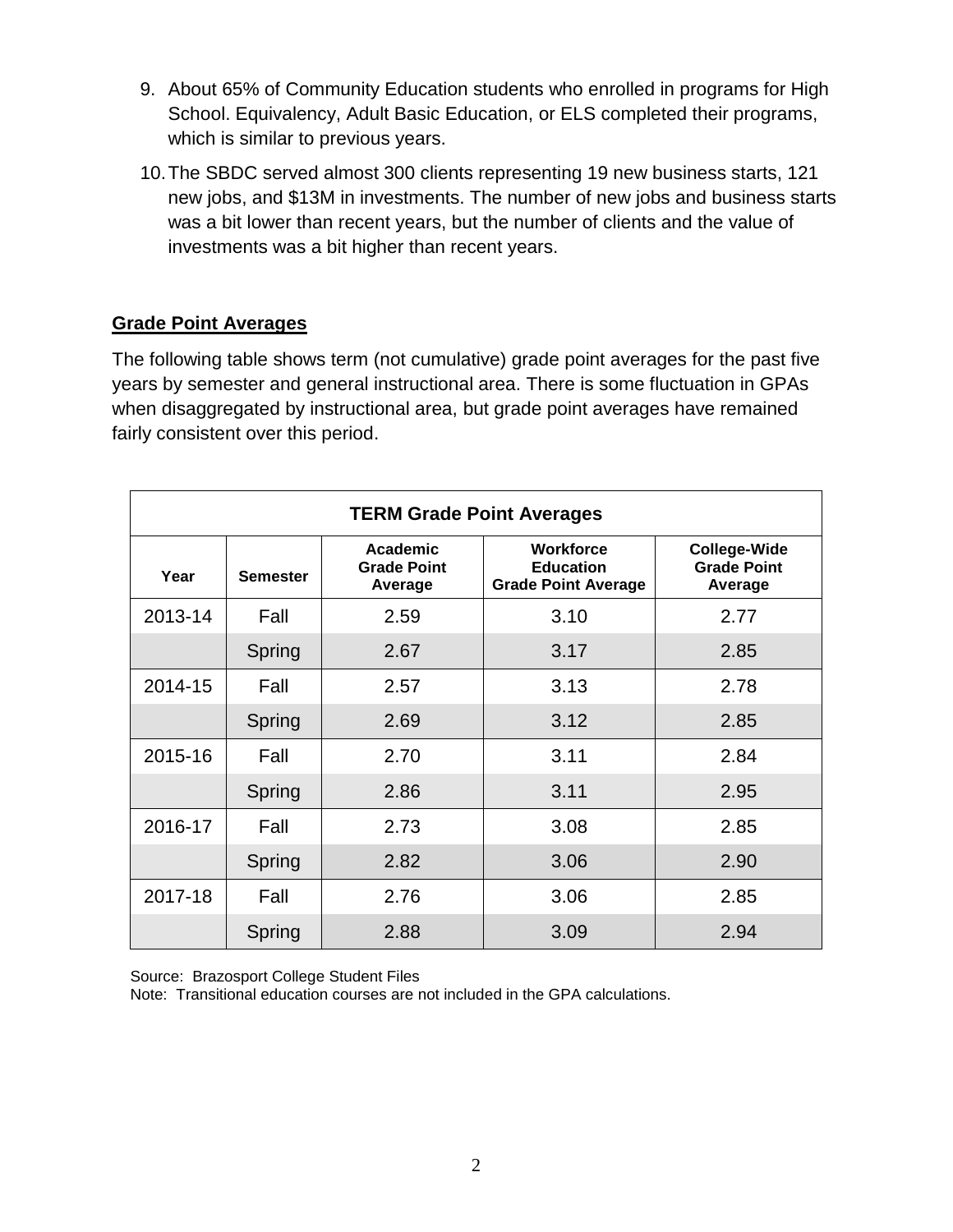### **Retention Rates**

The following graph shows the fall-to-fall and fall-to-spring retention rates from 2012-2013 to 2017-2018. The rates are cohort-based where a cohort is defined to be a set of students who enrolled for the first time in that semester at Brazosport College (BC).



Source: Brazosport College Enrollment Reports

**Fall-to-Fall Retention** refers to the group of students who enroll at Brazosport College for the first time in the fall and enroll the following fall semester. **Fall-to-Spring Retention** refers to the group of students who enroll at Brazosport College for the first time in the fall and enroll the following spring semester.

Compared to the previous year, fall 2016 to fall 2017 retention rates remained about the same while fall 2017 to spring 2018 retention rates increased +4.8% points (fall 2016 to Spring 2017, -2.6% points and fall 2017 to spring 2018, +4.8% points). Hurricane Harvey had a significant impact on our community which may be the reason for the low fall-to-fall retention rate. Even though many students were still impacted by Harvey during the spring semester, the increase in retention may be due to the Registrar's Office enrollment management strategies and Strive 2 Drive campaign.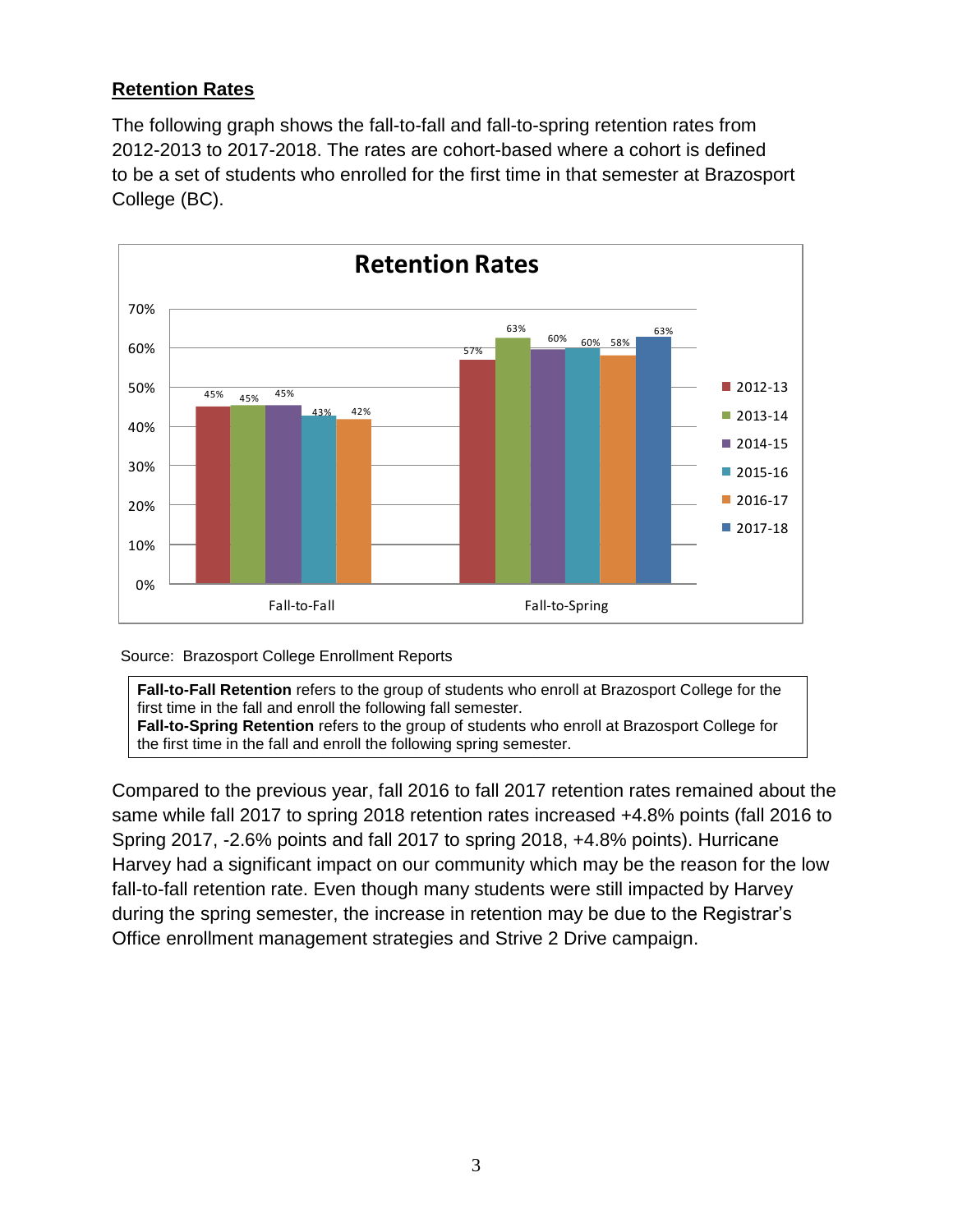# **Transitional Education Students Completing College Level Course in 2 Years**

The table shows the number of first-time students who did not meet state readiness standards in math, reading, and/or writing at the time of enrollment and the percentage of students who successfully completed a college-level course in the related area within two years of enrollment.

|                               | Fall 2013 Cohort                     |                                         | Fall 2014 Cohort              |                                         |
|-------------------------------|--------------------------------------|-----------------------------------------|-------------------------------|-----------------------------------------|
|                               | <b>Below</b><br>College<br>Readiness | Completed<br>College Level<br>Course in | <b>Below TSI</b><br>Placement | Completed<br>College Level<br>Course in |
|                               | Standard                             | 2 years                                 | Standard                      | 2 years                                 |
|                               | n                                    | %                                       | n                             | %                                       |
| <b>Below Math Standard</b>    | 196                                  | 14.8%                                   | 132                           | 21.2%                                   |
| Below Reading Standard        | 73                                   | 24.7%                                   | 59                            | 47.5%                                   |
| <b>Below Writing Standard</b> | 68                                   | 27.9%                                   | 71                            | 39.4%                                   |

Source: THECB Texas Almanac

The percentage of students who were below college readiness standards and completed a related college-level course in 2 years increased from the fall 2013 cohort to the fall 2014 cohort. Resources such as the Writing Center and Math Tutoring were implemented to help students achieve success in these areas.

# **Transfer Success Rates**

Transfer students had to have at least 30 hours of credit at BC to be included in the following table. The graphs compare success, defined as a grade of "C" or better, for students who were required to take transitional education (TE) courses at BC and students who were not required to take transitional education (Non-TE) courses at BC. The academic performance reported is for students during their first year at a university.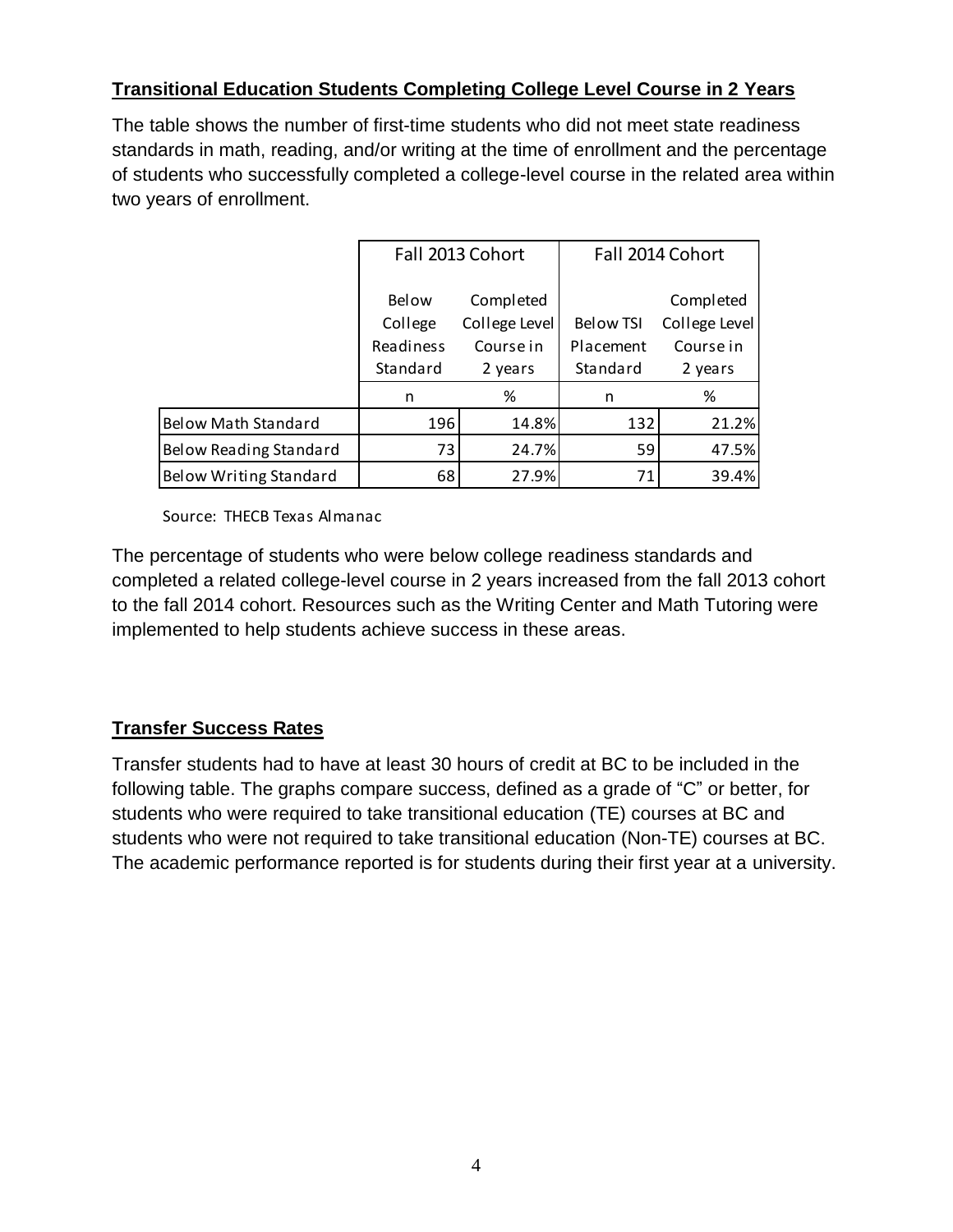

Source: Texas Higher Education Coordinating Board (THECB), http://www.txhighereddata.org/reports/performance/ctctransfer/ Cohort: Transfer students who had at least 30 hours of credit at BC Success = C or better (as reported by the institution to the THECB) TE = Transitional Education

Performance of fall 2016 TE students declined compared to the previous two fall semesters. However, the numbers of TE students represented by these percentages are very small which can make small numerical variations seem large when converted to percentages. During the fall 2016 semester, there were 40 students in the TE cohort and 32 of these students were successful (grade of  $A - C$ ).

#### **Four-Year Institutions Receiving Transfer Students from Brazosport College**

The following table shows the number of students who were enrolled at BC previously and transferred to a four-year institution in fall 2015, 2016, and 2017 semesters, listed by institution.

| <b>University</b>                             | <b>Number</b><br><b>Transferred</b><br><b>Fall 2015</b> | <b>Number</b><br><b>Transferred</b><br><b>Fall 2016</b> | <b>Number</b><br><b>Transferred</b><br><b>Fall 2017</b> |
|-----------------------------------------------|---------------------------------------------------------|---------------------------------------------------------|---------------------------------------------------------|
| <b>Texas A&amp;M University</b>               | 124                                                     | 117                                                     | 127                                                     |
| Texas State University -<br>San Marcos        | 70                                                      | 81                                                      | 90                                                      |
| University of Houston                         | 57                                                      | 74                                                      | 83                                                      |
| University of Houston -<br><b>Clear Lake</b>  | 70                                                      | 57                                                      | 64                                                      |
| <b>Sam Houston State</b><br><b>University</b> | 40                                                      | 53                                                      | 51                                                      |
| University of Texas - Austin                  | 33                                                      | 35                                                      | 32                                                      |

Source: National Student Clearinghouse.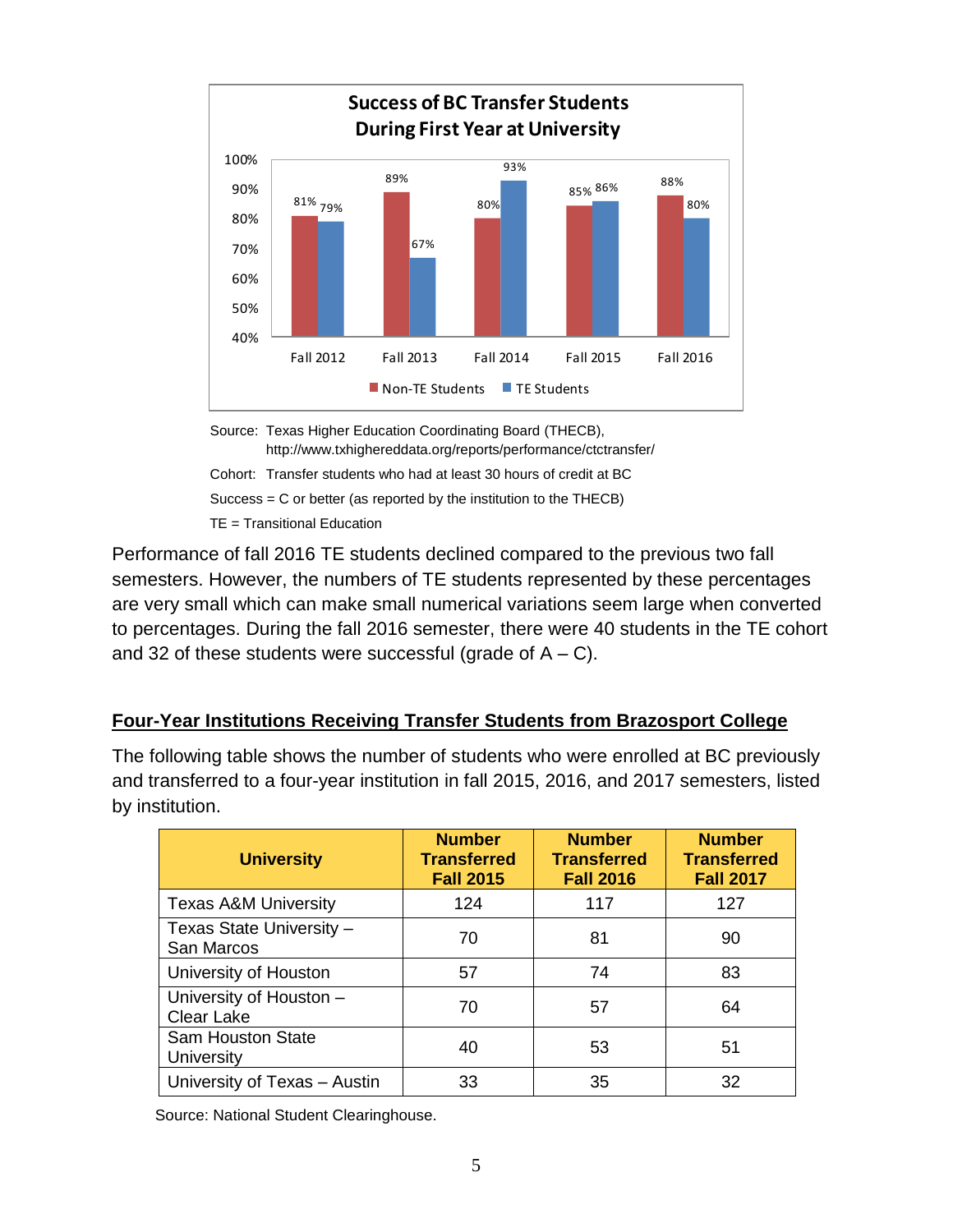### **Graduation Rates/Completion Measures**

The Texas Higher Education Coordinating Board recently published the *2018 Texas Public Higher Education Almanac* containing information on student progress in higher education and compares colleges on a number of measures. In this section, data about graduation rates and completion measures are presented. These data compare Brazosport College to statewide results for two-year public institutions.

#### **Graduation Rates:**

| <b>Time Period</b> | <b>Brazosport</b><br>$Collect -$<br>Full-Time | <b>Statewide</b><br>Two-Year<br><b>Public</b><br>Institutions -<br>Full-Time | <b>Brazosport</b><br>$Collect -$<br>Part-Time | <b>Statewide</b><br>Two-Year<br>Public<br>Institutions-<br>Part-Time |
|--------------------|-----------------------------------------------|------------------------------------------------------------------------------|-----------------------------------------------|----------------------------------------------------------------------|
| 3-Year             | 34.6% $\hat{\mathbb{T}}$                      | 21.3%                                                                        | 18.3% $\hat{\mathbb{T}}$                      | 11.4%                                                                |
| 4-Year             | 40.7% $\hat{\mathbb{T}}$                      | 26.9%                                                                        | 23.4% $\hat{\mathbb{T}}$                      | 16.2%                                                                |
| 6-Year             | 43.6%                                         | 33.7%                                                                        | 24.5%                                         | 20.1%                                                                |

 Cohort: Graduation rates through FY 2016-17 for fall 2014, 2013, and 2011 cohorts, respectively. Source: *2018 Texas Public Higher Education Almanac*

This measure for graduation rates looks at both full-time and part-time students who were first-time, credential-seeking undergraduates who graduate within three, four, or six academic years. These data show Brazosport College percentages exceeding statewide averages in all six categories.

#### **Completion Measures:**

| <b>Completion Measure</b>                            | <b>Brazosport</b><br>College | <b>Statewide Two-Year</b><br><b>Public Institutions</b> |  |
|------------------------------------------------------|------------------------------|---------------------------------------------------------|--|
| Average time to associate<br>degree (years)          | 3.9                          | 4.2                                                     |  |
| Average semester credit<br>hours to associate degree | 79                           | 86                                                      |  |

Cohort: FY2016-17 graduates

Source: *2018 Texas Public Higher Education Almanac*

Completion measures are calculated using time-to-degree and the average number of semester credit hours to complete an associate degree. The semester credit hours measure includes the number of semester credit hours *attempted* by students. Dual credit and developmental education hours are excluded. BC data compare favorably to statewide data: BC has a larger percentage of part-time students (80.3% compared to a